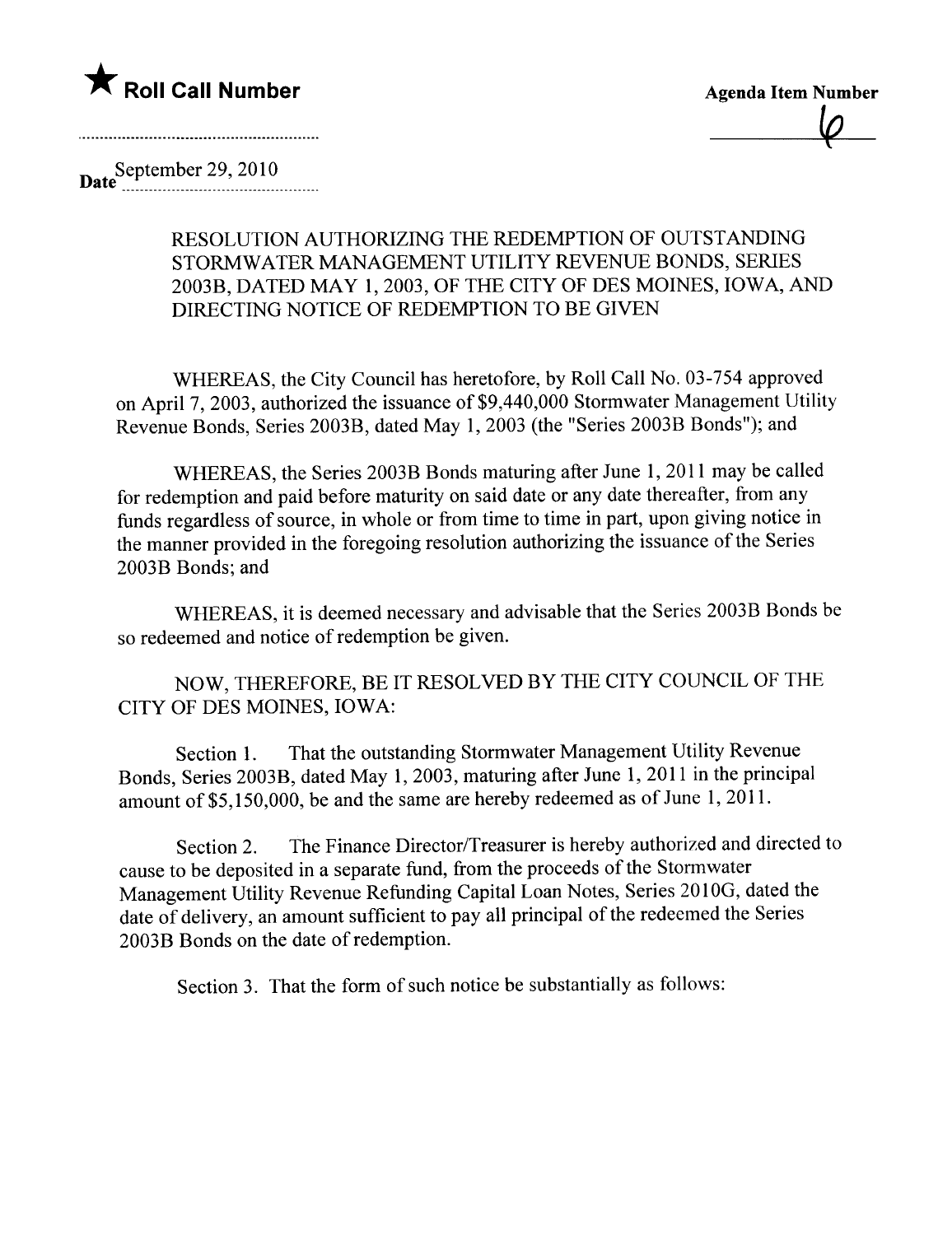

September 29,2010  $\textbf{Date}$   $\frac{1}{2}$   $\frac{1}{2}$   $\frac{1}{2}$   $\frac{1}{2}$   $\frac{1}{2}$   $\frac{1}{2}$   $\frac{1}{2}$   $\frac{1}{2}$   $\frac{1}{2}$   $\frac{1}{2}$   $\frac{1}{2}$   $\frac{1}{2}$   $\frac{1}{2}$   $\frac{1}{2}$   $\frac{1}{2}$   $\frac{1}{2}$   $\frac{1}{2}$   $\frac{1}{2}$   $\frac{1}{2}$   $\frac{1}{2}$   $\frac{1}{2}$   $\$ 

## NOTICE OF THE CALL OF BONDS FOR REDEMPTION TO THE HOLDERS OF THE FOLLOWING DESCRIBED BONDS:

Please take notice that the Bonds described below have been called for redemption. Owners of the Bonds should present their Bonds for payment on the Redemption Date.

Issuer: City of Des Moines, Iowa

Original Issue Amount: \$9,440,000

Bond Issue: Stormwater Management Utilty Revenue Bonds, Series 2003B

Dated Date: May 1, 2003

Redemption Date: June 1, 2011

Redemption Price: Par, plus accrued interest

## Bonds Called for Redemption

| <b>CUSIP</b><br>Numbers* | Principal<br>Amount | Interest<br>Rate | Maturity<br>Date (June 1) |
|--------------------------|---------------------|------------------|---------------------------|
| 250139 AJ1               | \$635,000           | 4.000%           | 2012                      |
| 250139 AK8               | 665,000             | 4.000            | 2013                      |
| 250139 AL6               | 700,000             | 4.125            | 2014                      |
| 250139 AM4               | 730,000             | 4.200            | 2015                      |
| 250139 AN2               | 765,000             | 4.300            | 2016                      |
| 250139 AP7               | 805,000             | 4.400            | 2017                      |
| 250139 AQ5               | 850,000             | 4.500            | 2018                      |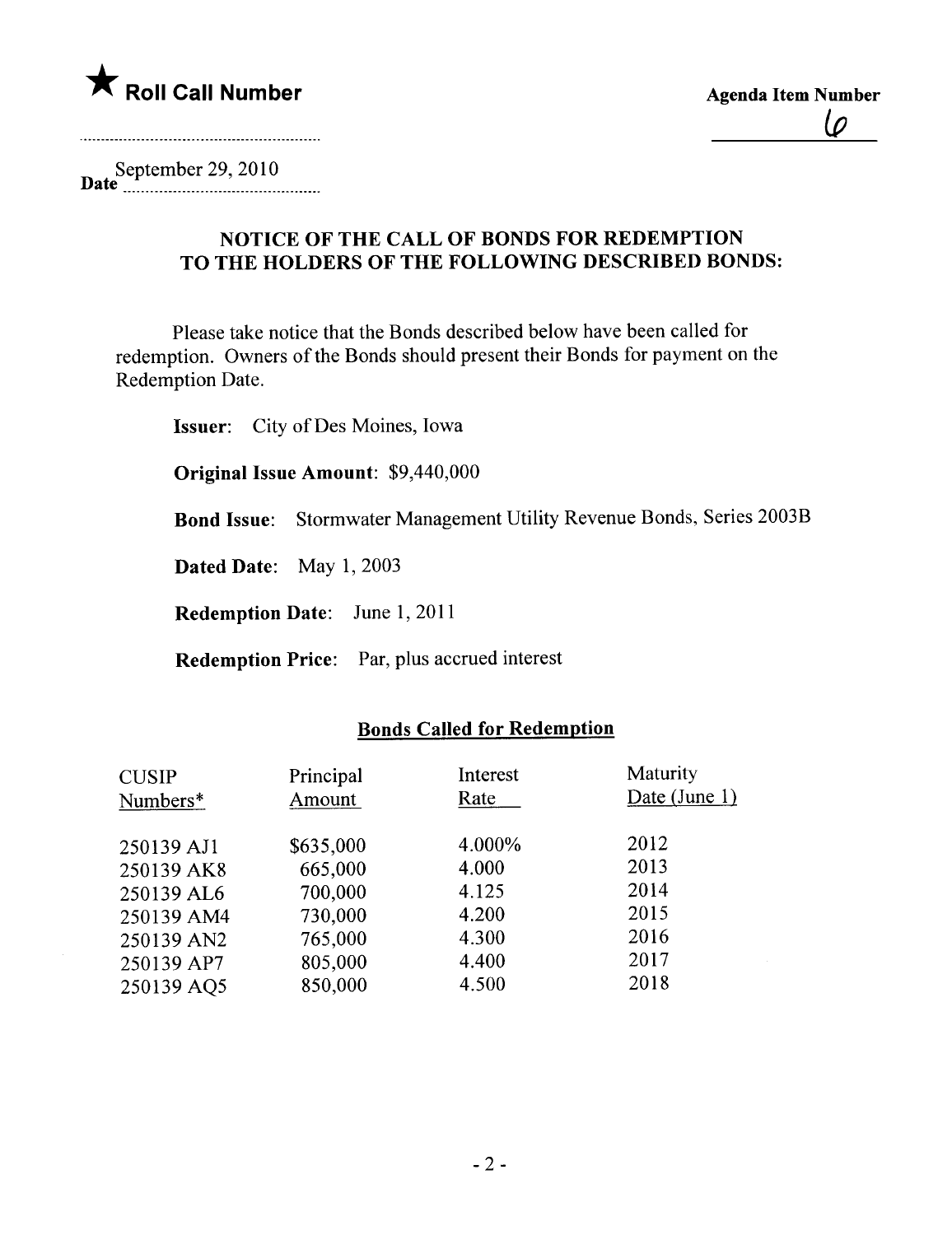

 $\lbrack \rho$ 

September 29,2010 Date --------------------------------------------

> \* No representation is made as to the accuracy of the CUSIP numbers printed herein or on the Bonds.

The above Bonds should be presented to the Finance Director/Treasurer, City of Des Moines, 400 Robert D. Ray Drive, Des Moines, Iowa 50309, telephone (515) 283- 4844. This represents a full call of the outstanding obligations. All interest on the Bonds being so redeemed will cease to accrue on the Redemption Date.

> Finance Director/Treasurer City of Des Moines, Iowa, Registrar

(End of Notice)